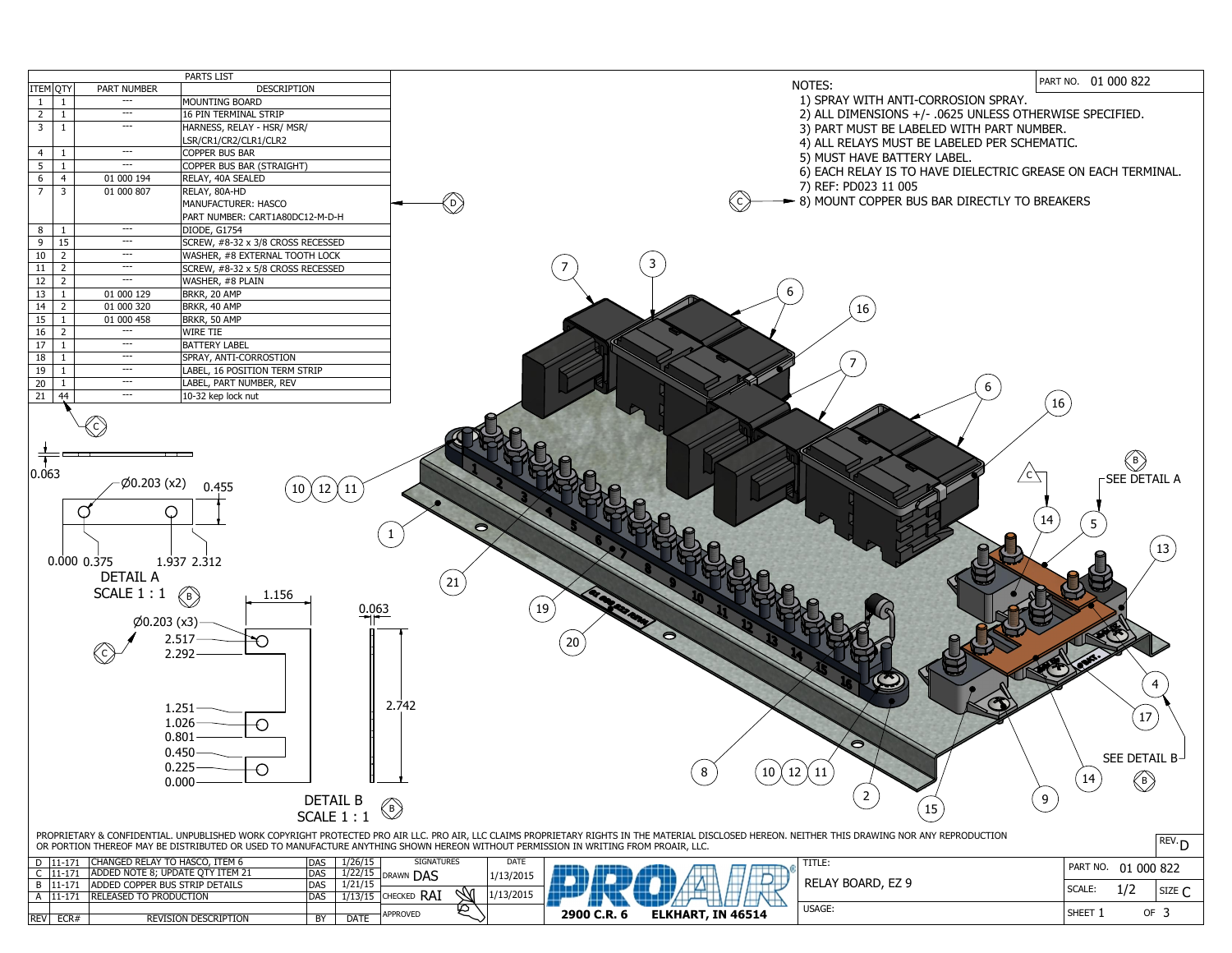PART NO. 01 000 822



| . .        | .<br>$11 -$ | <b>IRELEASED TO PRODUCTION</b>        | - -<br><b>DAS</b> | /13/15                         | <b>JURAWN</b><br><b>LAS</b> | <b>IN 71217</b> |                |             |
|------------|-------------|---------------------------------------|-------------------|--------------------------------|-----------------------------|-----------------|----------------|-------------|
| D          | $11 -$      | <b>ADDED COPPER BUS STRIP DETAILS</b> | <b>DAS</b>        | 12111E<br>$+$ , $ +$ , $+$ $-$ | RAì<br>'Checked             | Ж<br>1/13/2015  |                |             |
| <b>REV</b> | ECR#        | <b>REVISION DESCRIPTION</b>           | <b>BY</b>         | <b>DATE</b>                    | <b>APPROVED</b>             | 亾               | 2900<br>` C.R. | <b>ELKH</b> |
|            |             |                                       |                   |                                |                             |                 |                |             |